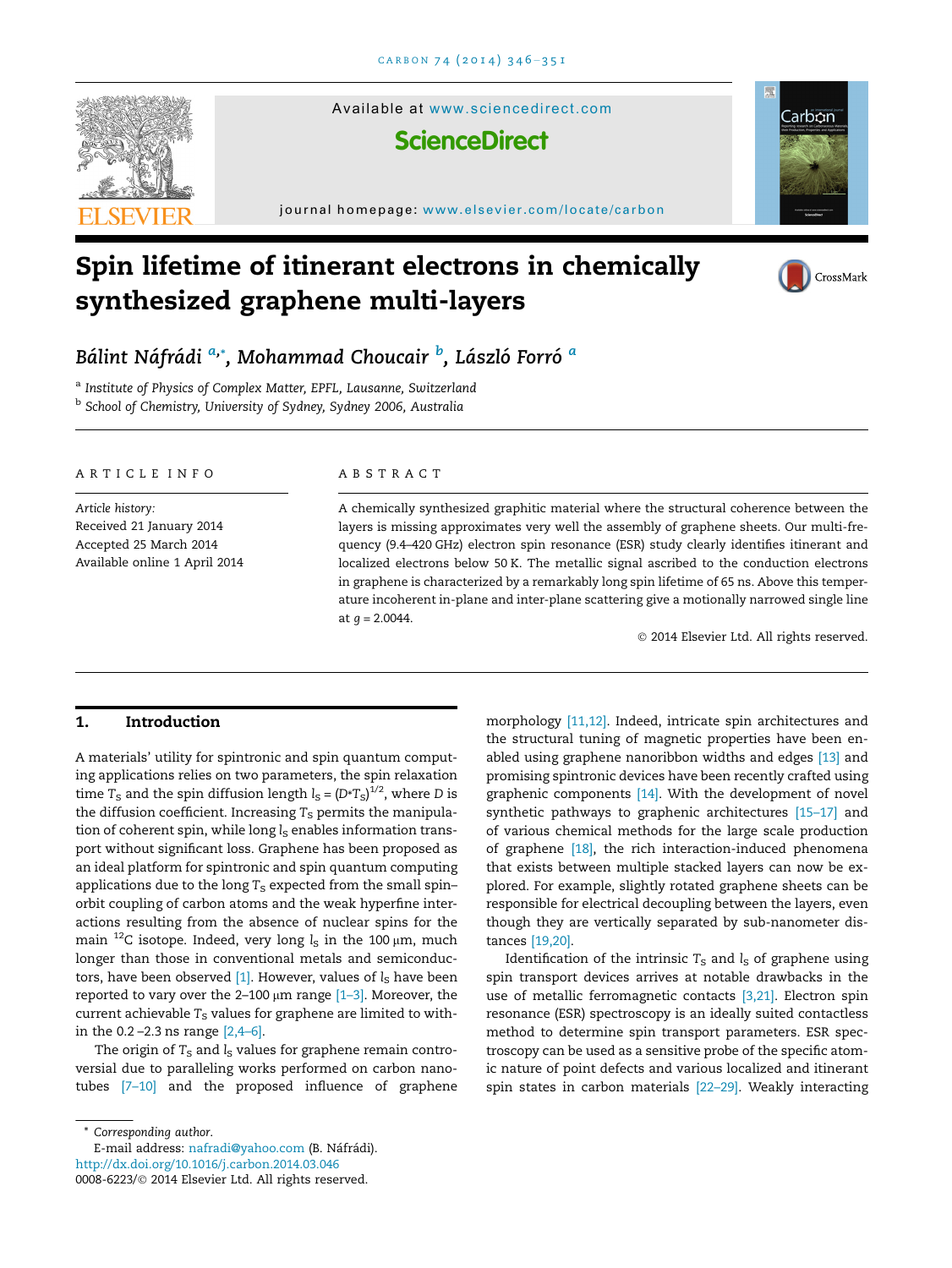spin systems like those commonly found in carbon materials can often result in observations of coupled ESR [\[22,30,31\].](#page-4-0) Despite this, several ESR studies have reported carbon-based materials that reveal the presence of a conduction electron [\[9,22,24,26,28,29,32–36\]](#page-4-0). The studies reporting conduction electron spin resonance (CESR) in carbon materials detail interactions through bundling [\[9,23,28\],](#page-4-0) peeling [\[37\]](#page-5-0), or mobile in-plane  $\pi$ -electrons of graphene [\[22,32\]](#page-4-0). In the case of narrowed graphene materials like nanoribbons, direct evidence of a delocalized transition has yet to be observed; hindered due to an intrinsically small g-factor anisotropy which often limits the spectroscopic information that can be obtained by conventional low-frequency ESR. Alternatively, high-frequency ESR is able to provide detailed spectroscopic information capable of distinguishing the strength of interactions between different spin systems present in a material [\[38–41\].](#page-5-0)

Here, we study an assembly of chemically synthesized graphene sheets as a model system, which represents both locally high quality graphene and disorder on large scales. By our high frequency ESR (up to 420 GHz) we can deconvolute the two contributions below 50 K arising from conduction electrons and localized spins. In graphene the spin lifetime of conduction electrons is unprecedentedly long, 65 ns. This corresponds to tens of  $\mu$ m of spin diffusion length. Above 50 K, the conduction electrons and the localized spins start to interact strongly. Although the motionally narrowed common ESR line gives nominally an even longer lifetime, this cannot be used for spintronic application since it corresponds to localized charges.

#### 2. Experimental

To obtain the graphene material we employed a method based on solvothermal synthesis known to produce 3-dimensional networks of graphene [\[42\].](#page-5-0) The term 'solvothermal' denotes conditions involving reactions performed at a temperature above the boiling point of a solvent in a closed reaction vessel. In this case propanol was used as the alcohol feedstock for the solvothermal reaction with sodium metal at 493 K for 72 h. The solvothermal reaction produced a solid product which was rapidly pyrolised. The resulting carbon material was washed with water, then with acidified ethanol (2 M hydrochloric acid in ethanol, 1:4 vol./vol. ratio), and filtered under dynamic vacuum before drying in a vacuum oven at 473 K for 1 h.

Transmission electron microscopy (TEM) shows that the material is dominated by extended networks of fused graphene sheets in addition to large fragmented sections spanning micrometer length scales, [Fig. 1](#page-2-0) (see also Supporting Information S1). It is important to note that washing the graphene material by stirring, and mild sonication treatments, are known to disrupt the weakly fused graphene structure to obtain free sheets [\[43\]](#page-5-0). Selected area electron diffraction (SAED) patterns of various graphene regions were indicative of a polycrystalline material, [Fig. 1b](#page-2-0). From direct observation under the TEM, we realize that the polycrystalline patterns represent a combination of (i) layers of graphene with a small degree of angular offset (i.e. twisting) with no inter-planar correlation and (ii) graphene with in-plane poly-crystalline

domains. Primary graphitic features relating to (ABAB..) stacking were absent with the exception of a (112) reflection; this may arise due to the graphene displaying slight twists and folds as further evidenced by high resolution TEM images in [Fig. 1](#page-2-0).

ESR spectroscopy in the 9.4–420 GHz frequency-range was performed in the 2–300 K range. At 9.4 GHz a commercial spectrometer was used. In the millimeter wave range experiments were carried out on a home-made 105–420 GHz quasi optical spectrometer. More details about the spectrometers can be found in previous works  $[44,45]$ . Conventional low power first-derivative-absorption spectra were detected through applying sinusoidal modulation of the externally applied magnetic field with incident microwave power as well as the modulation amplitude cautiously reduced to avoid signal distortion. The ESR line-width ( $\Delta H$ ), g-factor, and spin susceptibility,  $\chi$ , were quantified by least square fitting of the derivative absorption spectra. The absolute value of  $\gamma$  was determined by a calibrated  $CuSO<sub>4</sub> \times 5H<sub>2</sub>O$  reference sample [\[46\].](#page-5-0)

#### 3. Results and discussion

At room temperature the 9.4 GHz ESR signal of the graphenic material has a highly symmetric Lorentzian shape at  $g = 2.0044$  position with  $\Delta H = 0.046$  mT line-width (see Supporting Information S2). The spin concentration is  $\chi$  = 3.7  $\times$  10<sup>19</sup> spin/g assuming spin-1/2 paramagnetic moments. The average spin–spin distance,  $r_{e-e}$ , while assuming non-correlated defect sites and thus a Poisson distribution for defects, equates to 0.55 $N_{\rm e}^{1/3}$  = 1.3 nm (where  $N_{\rm e}$  is the spin concentration). Remarkably, this  $r_{e-e}$  would be expected to induce an ESR line-width of  $\Delta H_{\text{dip-dip}} = 0.87$  mT, solely by the dipole–dipole interaction between nearest neighbor spins [\[47\].](#page-5-0) This corresponding line-width is about 20 times broader than the experimentally observed one. Moreover, the dipole– dipole interaction is only a lower bound for the ESR line-width of insulating carbon nanostructures; unresolved hyperfine interactions and other anisotropies can, in principle, further broaden the line [\[22,24\].](#page-4-0) Thus, a narrowing mechanism is required to be present in the system to describe the observed externally narrow ESR line-width. Due to the large  $r_{e-e}$ , exchange-narrowing between paramagnetic defects can be excluded, and therefore itinerant conduction electrons play a crucial role in the motional narrowing of the ESR line-width. Furthermore, it should be emphasized that the line-width of  $\Delta H = 0.046$  mT at 300 K nominally gives a spin lifetime of 160 ns but this cannot be useful for spintronics applications since it corresponds to paramagnetic localized spins.

In order to gain more insight to the narrowing mechanism and to the coupling of the paramagnetic and conduction electrons we performed high-frequency ESR in the 105– 420 GHz frequency range at  $T = 300$  K. The two spin systems, i.e. the localized and the delocalized, are observable independently by ESR if the energy separation,  $(g_{\text{loc}}-g_{\text{CESR}})\mu_B B_0$ , exceeds the interaction strength between the two spin systems. Indeed, our high-frequency ESR experiments at 300 K revealed a linear broadening of the spectral line as a function of frequency,  $\omega$ . The frequency dependence follows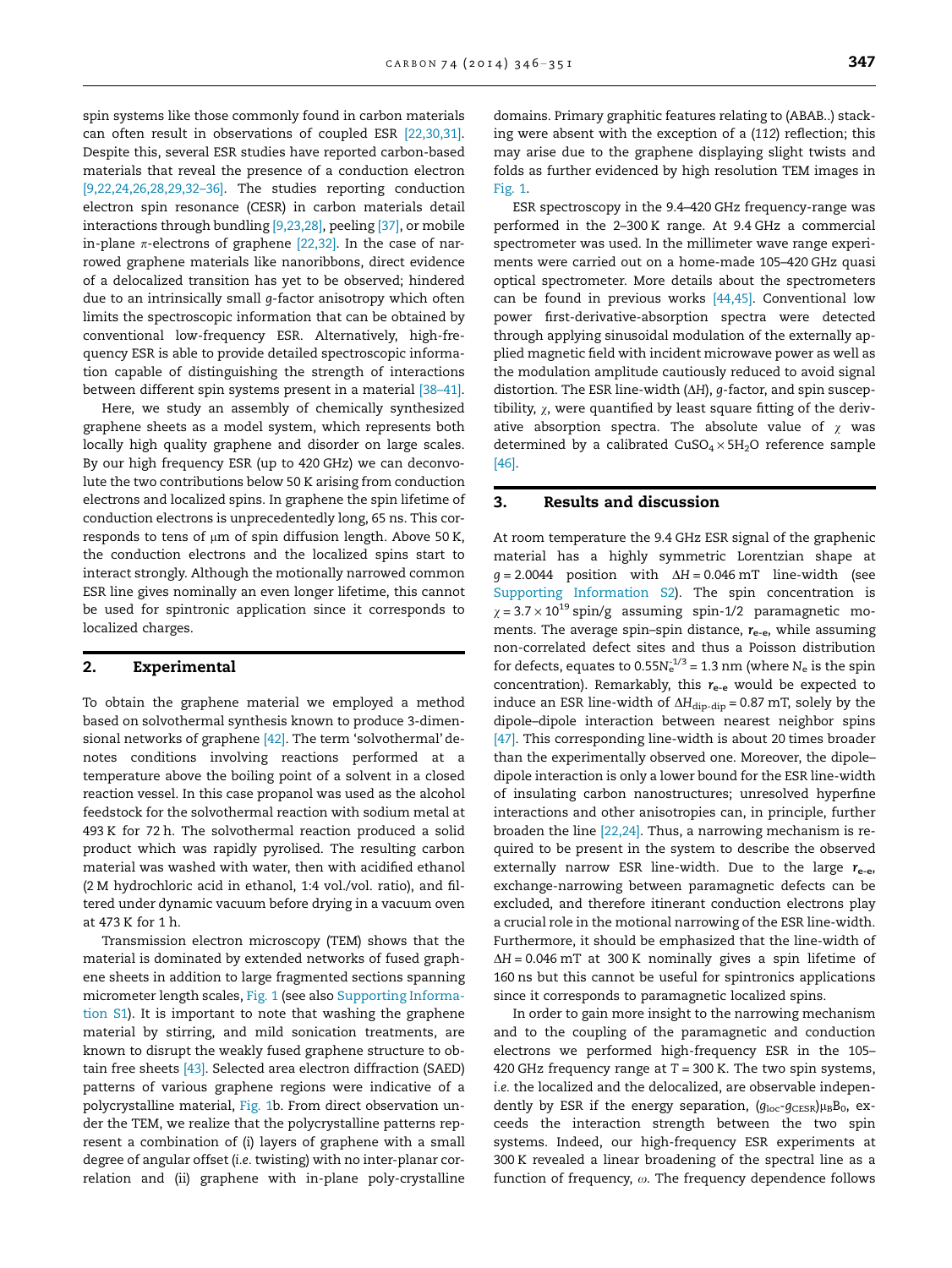<span id="page-2-0"></span>

Fig. 1 – (a) A fragmented graphene region which has broken from the extended network. The graphene material is layered as evidenced by regions of relative opacity. The graphene folds, bends, crumples, twists, and has long  $(>1 \mu m)$  cracks. Inset in (a) is the superposition of two images of the same graphene fragment taken at the same magnification to illustrate the extensive nature of the chemically derived graphene that spans across 10  $\mu$ m × 5  $\mu$ m (also see Supporting Information S1). (b) Background-corrected electron diffraction plot of selected regions in the graphene material integrated along the (hk0) directions, having d-spacing of  $\sqrt{3}/n$ . Inset: SAED patterns of the two regions containing graphene material taken with focal length (left) 950 mm and (right) 2400 mm. (c) The relative opacity of an increasing number of randomly offset layers of different size obstructs attempts to resolve the graphene lattice. (d) A highly resolved image of a region in (c) showing the hexagonal sp<sup>2</sup> network; the material is not amorphous. Scale bars represent in (a) 500 nm, (c) 10 nm, and (d) 1 nm. (A colour version of this figure can be viewed online.)



Fig. 2 – Frequency dependency of the ESR line-width at  $T = 300$  K. Line is result of a least square linear fit to  $\Delta H = \Delta H_0 + b^* \omega$  with parameters  $\Delta H_0 = 0.039$  mT and  $\mathbf{b}$  = 1.9  $\times$  10 $^{-4}$  mT/GHz. (A colour version of this figure can be viewed online.)

the form of  $\Delta H = \Delta H_0 + b^* \omega$  with parameters  $\Delta H_0 = 0.039$  mT and  $b = 1.9 \times 10^{-4}$  mT/GHz, Fig. 2. However, the ESR line maintained a highly symmetric Lorentzian line-shape and the g-factor was also independent of frequency. We can attribute the broadening of the line to an unresolved g-factor anisotropy that is motional averaged by conduction electrons. The motional narrowing becomes progressively less efficient with increasing frequency due to the finite g-factor anisotropy; although, 420 GHz is not sufficient to split the spectral lines at 300 K. We note, that the observed field induced broadening b is about 30 times smaller than in the case of insulating graphene ribbons [\[24\]](#page-5-0), indicating the strong role of conduction electrons in motional narrowing.

The presence of itinerant electrons is further supported by temperature dependent experiments presented in [Figs. 3 and](#page-3-0) [4.](#page-3-0) The ESR line-shape is always Lorentzian at 9.4 GHz. The convoluted temperature behavior of the spin susceptibility measured at 9.4 GHz is incompatible with a simple isolated dangling bond as the origin of the ESR signal, [Fig. 3](#page-3-0)a. A Curie–Weiss fit reveals paramagnetic behavior above 60 K with negligible – about 4 K – Weiss temperature. At 50 K there is an abrupt change in the temperature dependence of the susceptibility. Below this temperature the Curie constant drops by a factor of 4, and a small Pauli like temperature independent metallic behavior appears (clearly visible in the inset to [Fig. 3a](#page-3-0)). The Pauli contribution is  $\chi_{\text{Pauli}} = 3.1 \times 10^{-7}$  emu/g by normalizing to the entire sample mass (about 4% of the low temperature saturation susceptibility). The corresponding electron density is  $n{\sim}1.44\times10^{10}$  cm<sup>-2</sup>. This value is about an order of magnitude lower than the finite  $T = 0$  charge density inhomogeneity  $n_0$ ~1.5–3  $\times$  10<sup>11</sup> cm<sup>-2</sup> due to electron-hole puddles [\[20,48,49\].](#page-4-0) The puddles are expected to set the mini-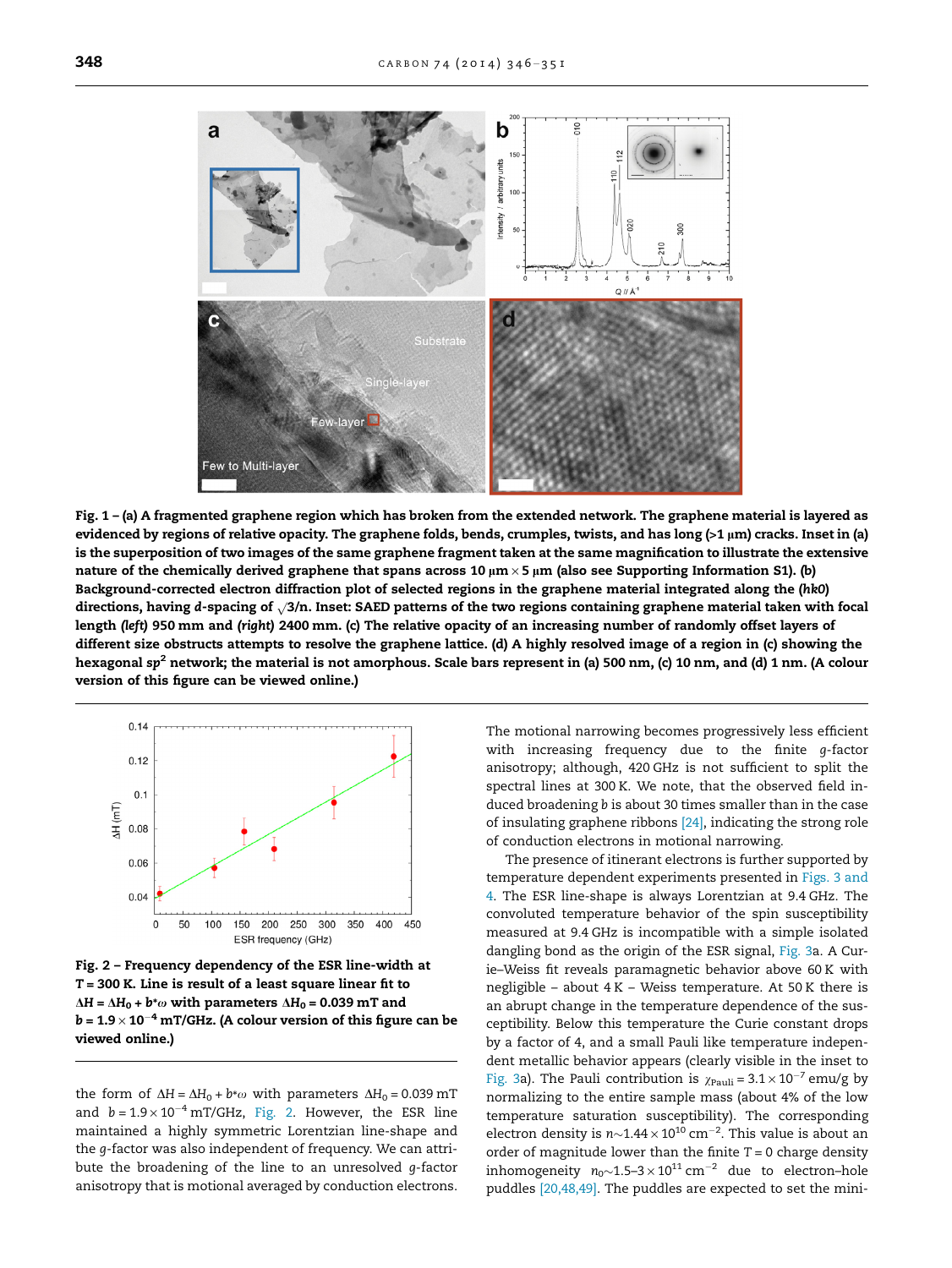<span id="page-3-0"></span>

Fig. 3 – (a) Temperature dependence of the spin susceptibility measured at 9.4 GHz. Inset in (a) presents  $\chi$ T as a function of temperature; blue and green lines are results of a Curie–Weiss fit considering data points above and below 60 K respectively. At high-temperatures the susceptibility is paramagnetic. At low temperatures it is a superposition of a temperature independent metallic and a paramagnetic component. (b) The ESR line-width as a function of temperature measured at 9.4 GHz. At high temperatures the line-width decreases monotonically while it increases rapidly at low temperatures. Inset in (b) shows the temperature independence g-factor and lines of linear fits to the data. (A colour version of this figure can be viewed online.)



Fig. 4 – Temperature dependence of the ESR line-width measured at 315 GHz Larmor frequency. At hightemperatures above 50 K a single motional narrowed line is observed (blue symbols). Below 50 K (red symbols) represent the paramagnetic line-width, a CESR line appears at the same temperature with temperature independent linewidth (green symbols). The inset shows a typical spectrum recorded at 300 K and at 50 K above the transition with the blue lines tracing fits to a Lorentzian profile. The lower trace in the inset shows spectrum recorded at 2 K with fits to the narrow CESR line shown in green and paramagnetic powder spectra shown in red. (A colour version of this figure can be viewed online.)

mal achievable carrier density of graphenic sheets. The small overall number is partly due to the fact that the signal was normalized to the whole mass of the sample but may also be an intrinsic property [\[50\]](#page-5-0).

The temperature dependence of the line-width exhibits an anomaly similar to the spin susceptibility below 70 K, Fig. 3b. The line-width decreases linearly with decreasing temperature between 120–300 K. Below 70 K the line-width starts to increase with further decreasing temperatures. The g-factor is temperature independent within experimental accuracy over the entire temperature range (inset in Fig. 3b).

The results indicate that localized paramagnetic centers, dangling bonds, and itinerant conduction electrons are present in the sample. Furthermore these spin systems are coupled. The Lorentzian line-shape, the linearity in temperature decrease of the ESR line-width, and the paramagnetic temperature dependence of the susceptibility indicate the bottleneck effect in the spin relaxation at high temperatures [\[22\].](#page-4-0) We attribute the anomaly below 70 K in both the spin susceptibility and ESR line-width to temperature induced decoupling of the localized and conduction electrons. It has been shown by pulsed ESR experiments at  $\sim$ 9 GHz that localized defect sites alone exhibit a significantly broadened inhomogeneous ESR line [\[22,24\]](#page-4-0). This broad line dominates the low-frequency ESR at low temperatures. Since there is no observable anomaly in the g-factor, the decoupled paramagnetic ESR and CESR are overlapping at this frequency. Indeed at low temperatures the signal asymmetry increased slightly but no splitting of the spectral lines was observed.

In contrast to 9.4 GHz ESR the decoupling of itinerant and localized spins is clearly observable at 315 GHz. The temperature dependence of the ESR line-width at 315 GHz frequency shows a weak increase with decreasing temperature at high temperatures, Fig. 4. A spectra characteristic to powdered material gradually develops with extremely small g-factor anisotropy as the temperature is decreased. A new line with CESR properties appears in the 315 GHz spectra below 50 K. The inset of Fig. 4 shows typical spectra below and above 50 K. At low temperatures a paramagnetic 'powder-like spectra' with  $g_{xx}$  = 2.00441,  $g_{yy}$  = 2.00452,  $g_{zz}$  = 2.00431, and an isotropic CESR line with  $g_{CESR} = 2.00434$  is observable simultaneously. This temperature is in good agreement with the 9.4 GHz observations where the temperature independent CESR behavior emerged below 50 K.

The broadening of the paramagnetic line above 50 K and a smooth development of the 'powder-like spectra' is also in accord with the gradual decoupling of itinerant and localized spins observed at 9.4 GHz. The spin susceptibility of the CESR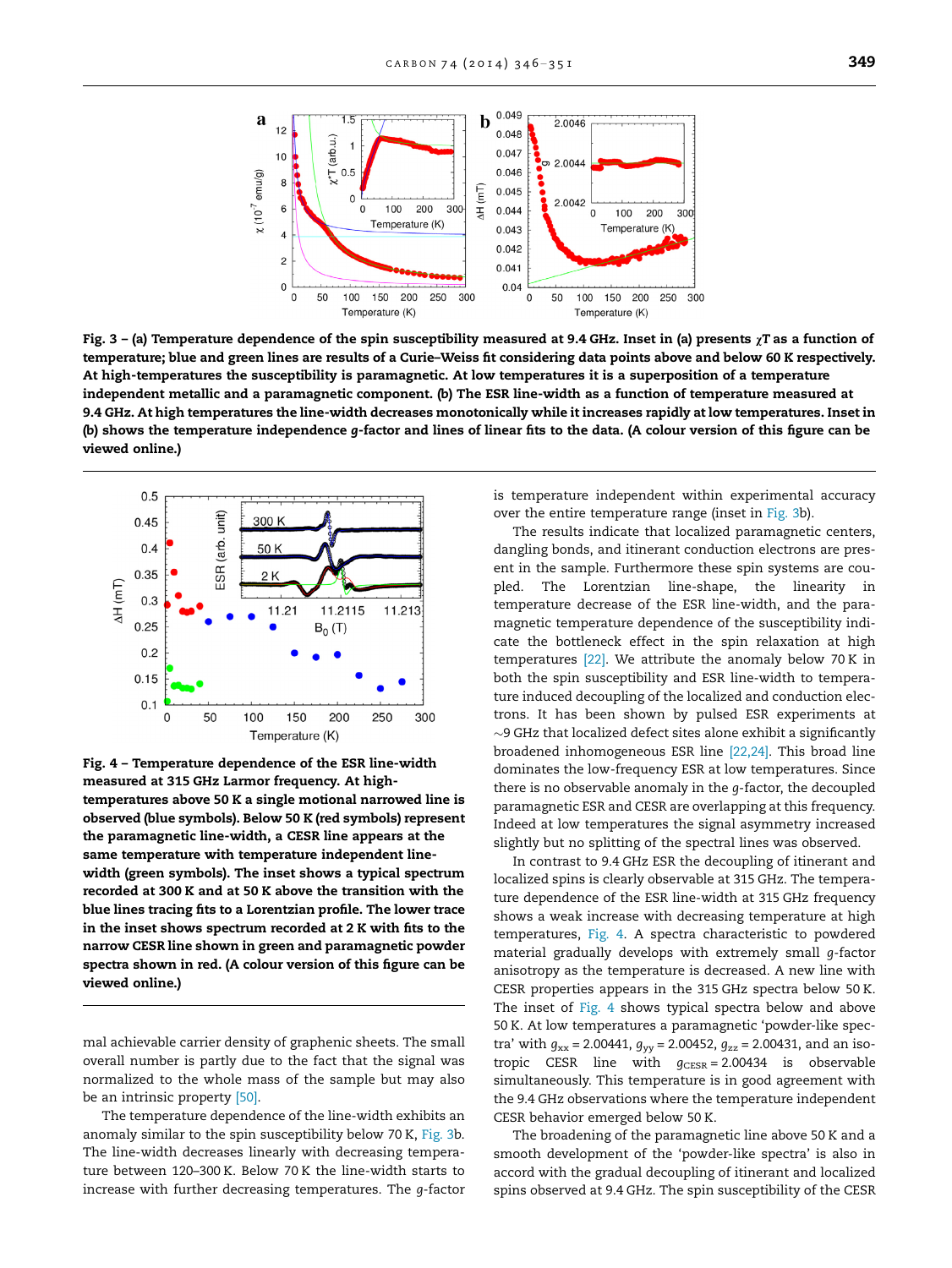<span id="page-4-0"></span>line is about 8% relative to the paramagnetic signal, which is in good agreement with the 9.4 GHz results. The line we assigned to CESR shows temperature independent line-width, g-factor, and susceptibility, testifying its metallic origin. Remarkably the  $\Delta H_{\text{CESR}}$  (0.1 mT) observed below 50 K yields a 65 ns spin lifetime when assuming that the spin–spin and spin–lattice laxation times are equal  $(T_1 = T_2)$  [22]. The Pauli spin susceptibility of the CESR signal corresponds to a density of states of about  $5 \times 10^{-2}$  states/eV atom (assuming linear graphene like dispersion), which is about six times smaller than that of  $KC<sub>8</sub>$  [\[46\].](#page-5-0)

The temperature regime of the decoupling, i.e. below  $\sim$  70 K, where electronic and thermo-electric anomalies are commonly observed due to the disappearance of thermally excited phonons, indicates that phonons play a crucial role [\[51\]](#page-5-0). The decreasing line-width with decreasing temperature observed at 9.4 GHz can be also explained by considering the disappearance of thermally excited phonons active at high temperature. Based on these arguments and the absence of the ABAB stacking, as well as the slight twisting of adjacent layers of the graphenic structure [\(Fig. 1\)](#page-2-0) we assume that at high-temperatures interlayer hopping conduction is mediated by phonons in agreement with earlier transport studies [20,49].

We propose that the spectral line broadening is due to decreased  $T_2$  during interlayer electron diffusion. Phonons destroy the spin-phase coherence between the layers, while mediating electronic transport, thus broadening the CESR line beyond observation. Indeed calculation based on the low temperature  $T_1 = 65$  ns and by our ESR detection limit of 1 mT at 300 K yields  $T_2 < 10^{-11}$  s, which is in the expected limit for the interlayer equilibrium time of  $10^{-6}$ – $10^{-12}$  s [19,20]. By decreasing the temperature and thus dampening the phonon population, conduction electrons become confined over individual graphene layers. The spin–spin relaxation time increases and an observable CESR with temperature independent Pauli-susceptibility (density of states ca.  $5 \times 10^{-2}$  states/eV atom) develops. The overlap between delocalized electrons and static paramagnetic defects decreases in the metallic state thus the motional averaging also becomes less effective at low temperatures and a broadening of the paramagnetic line is observed upon decreasing temperatures.

#### 4. Conclusion

In summary, our results have provided new insights into the fundamental understanding of strongly correlated interactions between multiple spin systems in chemically derived graphene. We have shown that a single averaged ESR line originating from an assembly of graphene sheets can be resolved at high frequencies and low temperatures to reveal paramagnetic and CESR contributions. The average spin–spin distance was found to be 1.3 nm associated with an incredibly narrow line width. The results highlight the central role of itinerant conduction electrons when considering the spin dynamics in graphene systems. Approaches linking processable graphene architectures to variations in electron behavior could have vast implications, e.g., from our results the spin lifetime based on the low-temperature narrow line-width of

the CESR ( $\Delta H_{CESR}$  = 0.14 mT) was found to be remarkably long at 65 ns [6,22]. This is in the range required for spintronics applications. Moreover ESR spectroscopy indicates that not only the in-plane but also the inter-plane spin transport should be tailored for spintronics.

#### Acknowledgements

M.C. acknowledges financial assistance from The University of Sydney and technical support from the Australian Centre for Microscopy and Microanalysis. Work at Lausanne was supported by the Swiss National Science Foundation.

#### Appendix A. Supplementary data

Supplementary data associated with this article can be found, in the online version, at [http://dx.doi.org/10.1016/j.car](http://dx.doi.org/10.1016/j.carbon.2014.03.046)[bon.2014. 03.046.](http://dx.doi.org/10.1016/j.carbon.2014.03.046)

#### REFERENCES

- [1] [Dlubak B, Martin M-B, Deranlot C, Servet B, Xavier S, Mattana](http://refhub.elsevier.com/S0008-6223(14)00303-0/h0005) [R, et al. Nat Phys 2012;8\(7\):557–61.](http://refhub.elsevier.com/S0008-6223(14)00303-0/h0005)
- [2] [Han W, Pi K, McCreary KM, Li Y, Wong JJI, Swartz AG, et al.](http://refhub.elsevier.com/S0008-6223(14)00303-0/h0010) [Phys Rev Lett 2010;105\(16\):167202.](http://refhub.elsevier.com/S0008-6223(14)00303-0/h0010)
- [3] [Krompiewski S. Nanotechnology 2012;23\(13\):135203](http://refhub.elsevier.com/S0008-6223(14)00303-0/h0015).
- [4] [Mani RG, Hankinson J, Berger C, de Heer WA. Nat Commun](http://refhub.elsevier.com/S0008-6223(14)00303-0/h0020) [2012;3:996.](http://refhub.elsevier.com/S0008-6223(14)00303-0/h0020)
- [5] [Tombros N, Jozsa C, Popinciuc M, Jonkman HT, van Wees BJ.](http://refhub.elsevier.com/S0008-6223(14)00303-0/h0025) [Nature 2007;448\(7153\):571–4](http://refhub.elsevier.com/S0008-6223(14)00303-0/h0025).
- [6] [Yang TY, Balakrishnan J, Volmer F, Avsar A, Jaiswal M, Samm](http://refhub.elsevier.com/S0008-6223(14)00303-0/h0030) [J, et al. Phys Rev Lett 2011;107\(4\):21.](http://refhub.elsevier.com/S0008-6223(14)00303-0/h0030)
- [7] [Corzilius B, Gembus A, Weiden N, Dinse KP, Hata K. Phys](http://refhub.elsevier.com/S0008-6223(14)00303-0/h0035) [Status Solidi 2006;243\(13\):3273–6](http://refhub.elsevier.com/S0008-6223(14)00303-0/h0035).
- [8] Dóra B, Gulácsi M, Koltai J, Zólyomi V, Kürti J, Simon F. Phys [Rev Lett 2008;101\(10\):106408](http://refhub.elsevier.com/S0008-6223(14)00303-0/h0040).
- [9] Beuneu F, L'Huillier C, Salvetat JP, Bonard JM, Forró L. Phys Rev [B 1999;59\(8\):5945–9.](http://refhub.elsevier.com/S0008-6223(14)00303-0/h0045)
- [10] Galambos M, Fábián G, Simon F, Ćirić L, Forró L, Korecz L, [et al. Phys Status Solidi B 2009;246\(11–12\):2760–3](http://refhub.elsevier.com/S0008-6223(14)00303-0/h0050).
- [11] [Wunsch B, Stauber T, Sols F, Guinea F. Phys Rev Lett](http://refhub.elsevier.com/S0008-6223(14)00303-0/h0055) [2008;101\(3\):036803](http://refhub.elsevier.com/S0008-6223(14)00303-0/h0055).
- [12] Muñoz-Rojas F, Fernández-Rossier J, Palacios JJ. Phys Rev Lett [2009;102\(13\):136810](http://refhub.elsevier.com/S0008-6223(14)00303-0/h0060).
- [13] [Yazyev OV. Acc Chem Res 2013;3:3](http://refhub.elsevier.com/S0008-6223(14)00303-0/h0065).
- [14] [Wang WH, Han W, Pi K, McCreary KM, Miao F, Bao W, et al.](http://refhub.elsevier.com/S0008-6223(14)00303-0/h0070) [Appl Phys Lett 2008;93\(18\):183107-3](http://refhub.elsevier.com/S0008-6223(14)00303-0/h0070).
- [15] [Ritter KA, Lyding JW. Nat Mater 2009;8\(3\):235–42.](http://refhub.elsevier.com/S0008-6223(14)00303-0/h0075)
- [16] [Li X, Wang X, Zhang L, Lee S, Dai H. Science](http://refhub.elsevier.com/S0008-6223(14)00303-0/h0080) [2008;319\(5867\):1229–32](http://refhub.elsevier.com/S0008-6223(14)00303-0/h0080).
- [17] [Ricco M, Pontiroli D, Mazzani M, Choucair M, Stride JA,](http://refhub.elsevier.com/S0008-6223(14)00303-0/h0085) [Yazyev OV. Nano Lett 2011;11\(11\):4919–22](http://refhub.elsevier.com/S0008-6223(14)00303-0/h0085).
- [18] [Park S, Ruoff RS. Nat Nano 2009;4\(4\):217–24.](http://refhub.elsevier.com/S0008-6223(14)00303-0/h0090)
- [19] [Bistritzer R, MacDonald AH. Phys Rev B 2010;81\(24\):245412](http://refhub.elsevier.com/S0008-6223(14)00303-0/h0095).
- [20] [Kim Y, Yun H, Nam S-G, Son M, Lee DS, Kim DC, et al. Phys](http://refhub.elsevier.com/S0008-6223(14)00303-0/h0100) [Rev Lett 2013;110\(9\):096602](http://refhub.elsevier.com/S0008-6223(14)00303-0/h0100).
- [21] [Jayasekera T, Kong BD, Kim KW, Buongiorno Nardelli M. Phys](http://refhub.elsevier.com/S0008-6223(14)00303-0/h0105) [Rev Lett 2010;104\(14\):146801.](http://refhub.elsevier.com/S0008-6223(14)00303-0/h0105)
- [22] Augustyniak-Jabłokow MA, Tadyszak K, Maćkowiak M, [Lijewski S. Chem Phys Lett 2013;557:118–22.](http://refhub.elsevier.com/S0008-6223(14)00303-0/h0110)
- [23] [Ishii S, Miyamoto K, Oguri N, Horiuchi K, Sasaki T, Aoki N,](http://refhub.elsevier.com/S0008-6223(14)00303-0/h0115) [et al. Physica E 2003;19\(1–2\):149–52.](http://refhub.elsevier.com/S0008-6223(14)00303-0/h0115)